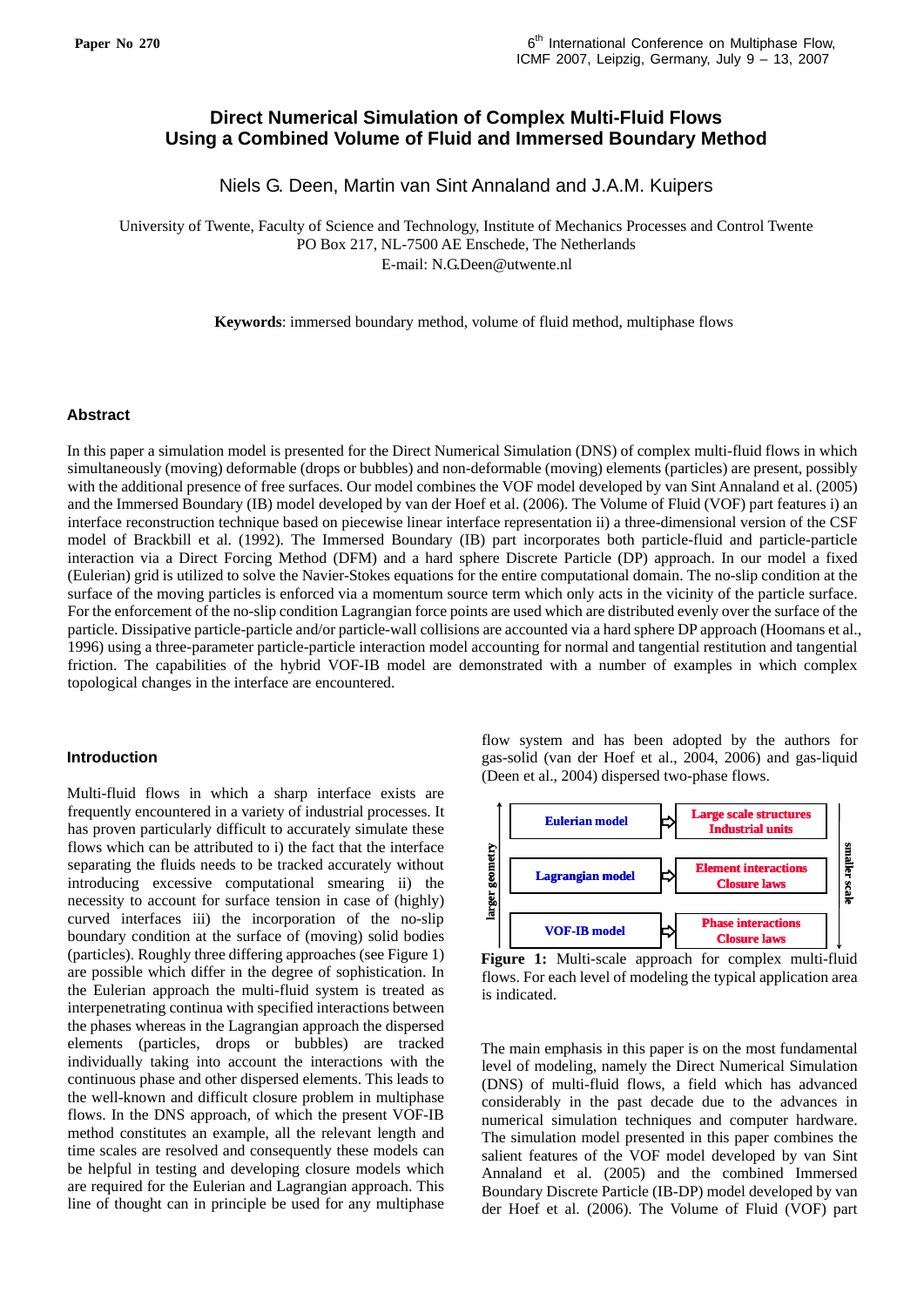features i) an interface reconstruction technique based on piecewise linear interface representation ii) a three-dimensional version of the CSF model of Brackbill et al. (1992). The Immersed Boundary (IB) part incorporates both particle-fluid and particle-particle interaction via a Direct Forcing Method (DFM) and a hard sphere Discrete Particle (DP) approach. Subsequently a brief review will be presented for the two main parts (i.e. the VOF model and the combined IB-DP model) of the present model.

Volume of Fluid (VOF) methods (Hirt and Nichols, 1981; Youngs, 1982; Rudman, 1997, 1998; Rider and Kothe, 1998; Scardovelli and Zaleski, 1999; Popinet and Zaleski, 1999; Bussman et al., 1999) employ a colour function  $F(x,y,z,t)$  that indicates the fractional amount of fluid present at a certain position  $(x,y,z)$  at time t. The evolution equation for F is usually solved using special advection schemes (such as geometrical advection, a pseudo Lagrangian technique), in order to minimize numerical diffusion. In addition to the value of the colour function the interface orientation needs to be determined, which follows from the gradient of the colour function. Roughly two important classes of VOF methods can be distinguished with respect to the representation of the interface, namely Simple Line Interface Calculation (SLIC) and Piecewise Linear Interface Calculation (PLIC). Earlier work is generally typified by the SLIC algorithm due to Noh and Woodward (1976) and the Donor-Acceptor algorithm published by Hirt and Nichols (1981). Modern VOF techniques include the PLIC method due to Youngs (1982). The accuracy and capabilities of the modern PLIC VOF algorithms greatly exceeds that of the older VOF algorithms such as the Hirt and Nichols VOF method (Rudman, 1997). A drawback of VOF methods is the so-called artificial (or numerical) coalescence of gas bubbles which occurs when their mutual distances is less than the size of the computational cell. In this study we have adopted the Volume of Fluid (VOF) method based on a piecewise linear interface representation (PLIC VOF). The VOF method, constitutes an powerfull and efficient Direct Numerical Simulation (DNS) technique for complex free surface problems and was originally proposed by Hirt and Nichols (1981). Subsequently many improvements and extensions were embedded in the original VOF method; for an excellent overview the interested reader is referred to the review paper by Rider and Kothe (1998). Our model is based on Youngs' VOF method which gave the best overall performance in standard (two-dimensional) advection tests and simulations of (two-dimensional) Rayleigh-Taylor instability as reported by Rudman (1997). In our model relatively high values for the density and viscosity ratio (typically one hundred) can be used without an adverse effect on the stability and the required computational effort. Traditionally systems with a high density and viscosity ration have proven difficult to simulate as reported by Scardovelli and Zaleski (1999) and Sabisch et al. (2001). The latter authors typically used a density ratio of 0.5 in their computations and reported a steep increase in the required computational time at low density<br>ratios. However, Rudman (1998) presented a ratios. However, Rudman (1998) presented a two-dimensional VOF method for multifluid flows with large density variations by incorporating a piecewise linear interface reconstruction on a grid twice as fine as the velocity-pressure grid used to solve the Navier-Stokes equations.

Immersed Boundary (IB) methods (Peskin, 1977; Saiki and Birlingen, 1996; Peskin, 2002; Mittal and Iaccarino, 2005) make use of a fixed Eulerian grid to solve for the flow field of the continuous phase and Lagrangian markers associated with the motion of the immersed body which can be of flexible or rigid nature. The IB method has been widely used to study fluid-structure interaction and was pioneered by Peskin (1977) to cardiac flow problems. In recent years the range of applications of this powerful computational method has expanded considerably. For excellent reviews the interested reader is referred to Peskin (2002) and Mittal and Iaccarino (2005). The advantages of the IB method are its flexibility with respect to incorporation of differing degree of rigidity (from elastic to rigid) of the bodies. Moreover, this method is relatively easy to implement. Disadvantages include the explicit treatment of the fluid-solid interaction which leads to stiffnes problems for rigid particles. In addition appropriate values for the fluid-solid interaction parameters (such as the spring stiffness) need to be determined for each particular class of problems. The IB-DP part of our technique embeds a Direct Forcing Method (DFM), to enforce the fluid-solid coupling and a Discrete Particle (DP) method to account for the possible dissipative collisions between the suspended particles and confining walls.

Our fluid-solid coupling technique is similar in concept to the IB method developed by Feng and Michaelides (2005) and Uhlmann (2005). Contrary to Feng and Michaelides we use a finite difference technique to compute the flow field and contrary to Uhlmann we have incorporated a collision model to account for dissipative particle-particle and/or particle-wall collisions. The organisation of this paper is as follows: first the description of the model and the numerical solution method is given (section 2). Section 3 is devoted to the verification of the method where both two-dimensional (2D) and three-dimensional (3D) test cases will be examined. In section 4 the results are presented and discussed and finally in section 5 the conclusions are presented.

## **Governing equations and numerical solution method**

Our model consists of two main parts: one part deals with the presence of deformable interfaces (VOF model) whereas the other part accounts for the presence of the solid particles taking into account the possible non-ideal collisions between the particles themselves and/or confining walls (IB-DP model). First, the main conservation equations will be presented along with the incorporation of surface tension and the advection of the deformable interfaces. The fluid-solid coupling and the particle motion and (possible) collisional interaction will subsequently be described.

## Conservation equations

For incompressible multi-material flows the Navier-Stokes equations can be combined into a single equation for the fluid velocity  $\overline{u}$  in the entire domain (including the interior of the solid particles) of interest taking into account i) surface tension through a local volumetric surface tension force  $\overline{f}_{\sigma}$  (with dimension N/m<sup>3</sup>) accounting for the presence of curved deformable interfaces and ii) fluid-solid coupling through a momentum source term  $\overline{f}_{f \to s}$  (with dimension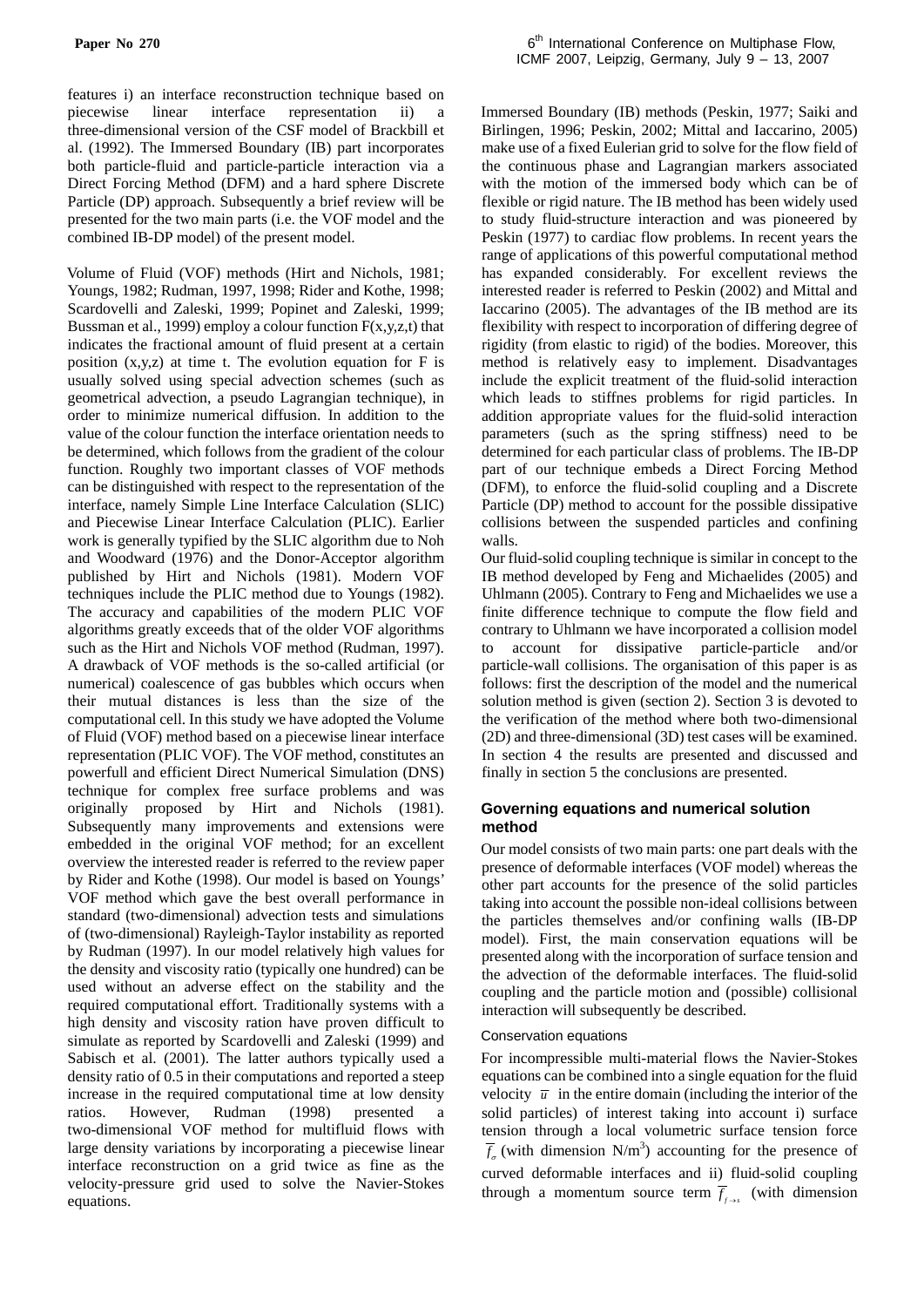$N/m<sup>3</sup>$ ) accounting for the presence of the suspended solid particles and chosen in such a manner that the no-slip condition at the surface of the (moving) solid bodies (particles) is enforced. The governing conservation equations for unsteady, incompressible, Newtonian, multi-fluid flows are given by the following expressions:

$$
(\nabla \cdot \overline{u}) = 0 \tag{1}
$$

$$
\rho \left[ \frac{\partial \overline{u}}{\partial t} + (\nabla \cdot \overline{u} \overline{u}) \right] = -\nabla p + \rho \overline{g}
$$
\n
$$
+ (\nabla \cdot \mu [(\nabla \overline{u}) + (\nabla \overline{u})^T]) + \overline{f}_s - \overline{f}_{t-s}
$$
\n(2)

where the local averaged density  $\rho$  and viscosity  $\mu$  are evaluated from the local distribution of the phase indicator or colour function function *F* which is governed for by:

$$
\frac{DF}{Dt} = \frac{\partial F}{\partial t} + (\overline{u} \cdot \nabla F) = 0
$$
 (3)

expressing that the interface property is advected with the local fluid velocity. For the local average density  $\rho$  linear weighing of the densities of the continuous (2) and dispersed phase (1) is used:

$$
\rho = F \rho_1 + (1 - F) \rho_2 \tag{4}
$$

Similarly, the local average dynamic viscosity can also be obtained via linear averaging of the dynamic viscosities of the continuous (2) and dispersed phase (1). As an alternative, more fundamental approach recently proposed by Prosperetti (2001), the local average viscosity can be calculated via harmonic averaging of the kinematic viscosities of the involved phases according to the following expression:

$$
\frac{\rho}{\mu} = F \frac{\rho_1}{\mu_1} + (1 - F) \frac{\rho_2}{\mu_2}
$$
\n(5)

In all computations reported in this paper Eq. 5 was used to compute the local average viscosity. The volumetric surface tension force appearing in the momentum Eq. 2 acts only in the vicinity of the interface.

## Surface tension

In the CSF model (Brackbill et al., 1992) the surface tension force acts via a source term  $\overline{f}_\sigma$  in the momentum equation which only acts in the vicinity of the interface. The expression for  $\overline{f}_\sigma$  is given by

$$
\overline{f}_{\sigma} = 2F\sigma\kappa\overline{m} \tag{6}
$$

where the expression for the curvature is obtained from the divergence of the unit normal vector to the interface:

$$
\kappa = -(\nabla \cdot \overline{n}) = \frac{1}{|\overline{m}|} \left[ \frac{\overline{m}}{|\overline{m}|} \cdot \nabla |\overline{m}| - (\nabla \cdot \overline{m}) \right]
$$
(7)

The normal to the interface is computed from the gradient of the smoothed colour function. The smoothing technique used in this paper will be discussed later.

#### Advection of deformable interfaces

The integration of the hyperbolic F-advection equation is the most critical part of the VOF model and is based on geometrical advection which can be viewed as a pseudo-Lagrangian advection step. The advantage of the geometrical advection is given by the fact that a very sharp interface is maintained during the simulations. First for each Eulerian cell containing an interface the unit normal vector to the interface is estimated from the gradient of the colour function *F*:

$$
\overline{n} = \frac{\nabla F}{|\nabla F|} \tag{8}
$$

**Table 1:** Criteria for the determination of the type of interface cell.

| tvpe | Criteria                                                                                            |
|------|-----------------------------------------------------------------------------------------------------|
|      | $6n_1n_2n_3F < n_1^3$                                                                               |
| 2    | $n_i^3 < 6n_i n_i n_i F < n_i^3 - (n_i - n_i)^3$                                                    |
| 3    | if $n_1 + n_2 > n_3$                                                                                |
|      | $n_1^3 - (n_2 - n_1)^3 < 6n_1n_2n_3F < n_3^3 - (n_3 - n_1)^3 - (n_3 - n_2)^3$                       |
|      | if $n_1 + n_2 < n_3$                                                                                |
|      | $n_{1}^{3} - (n_{1} - n_{1})^{3} < 6n_{1}n_{2}n_{3}F < (n_{1} + n_{2})^{3} - n_{1}^{3} - n_{2}^{3}$ |
|      | $n_1 + n_2 > n_3$ and                                                                               |
|      | $6n_{1}n_{2}n_{3}F > n_{3}^{3}-(n_{3}-n_{1})^{3}-(n_{3}-n_{2})^{3}$                                 |
|      | $6n_1n_2n_3F < (n_1 + n_2)^3 - n_1^3 - n_2^3 - (n_1 + n_2 - n_2)^3$                                 |
|      | $n_1 + n_2 < n_3$ and                                                                               |
|      | $6n_1n_2n_3F > (n_1 + n_2)^3 - n_1^3 - n_2^3$                                                       |

**Table 2:** Equations for the plane constant d.

| type | Plane constant                                                                            |
|------|-------------------------------------------------------------------------------------------|
|      | $d^3 = 6n_1n_2n_3F$                                                                       |
| -2   | $d^{3} - (d - n_{1})^{3} = 6n_{1}n_{2}n_{3}F$                                             |
| -3   | $d^{3} - (d - n_{1})^{3} - (d - n_{2})^{3} = 6n_{1}n_{2}n_{3}F$                           |
|      | $d^{3} - (d - n_{1})^{3} - (d - n_{2})^{3} - (d - n_{3})^{3} = 6n_{1}n_{2}n_{3}F$         |
|      | $d^{3} - (d - n_{1})^{3} - (d - n_{2})^{3} + (d - n_{1} - n_{2})^{3} = 6n_{1}n_{2}n_{3}F$ |

The number of possible interface configurations can be minimised from sixty four to five generic ones which are schematically shown in Fig. 1. From these five generic interface types the particular type prevailing in a certain Eulerian cell needs to be determined on basis of the known interface orientation (i.e. the normal vector to the interface) and the F-value of the interface cell. The criteria for determining the type of interface cell are listed in Table 1. For the computation of the fluxes through the cell faces the equation for the planar interface segment cutting through the Eulerian cell needs to be considered. This equation is given by:

$$
n_1\xi_1 + n_2\xi_2 + n_3\xi_3 = d \tag{9}
$$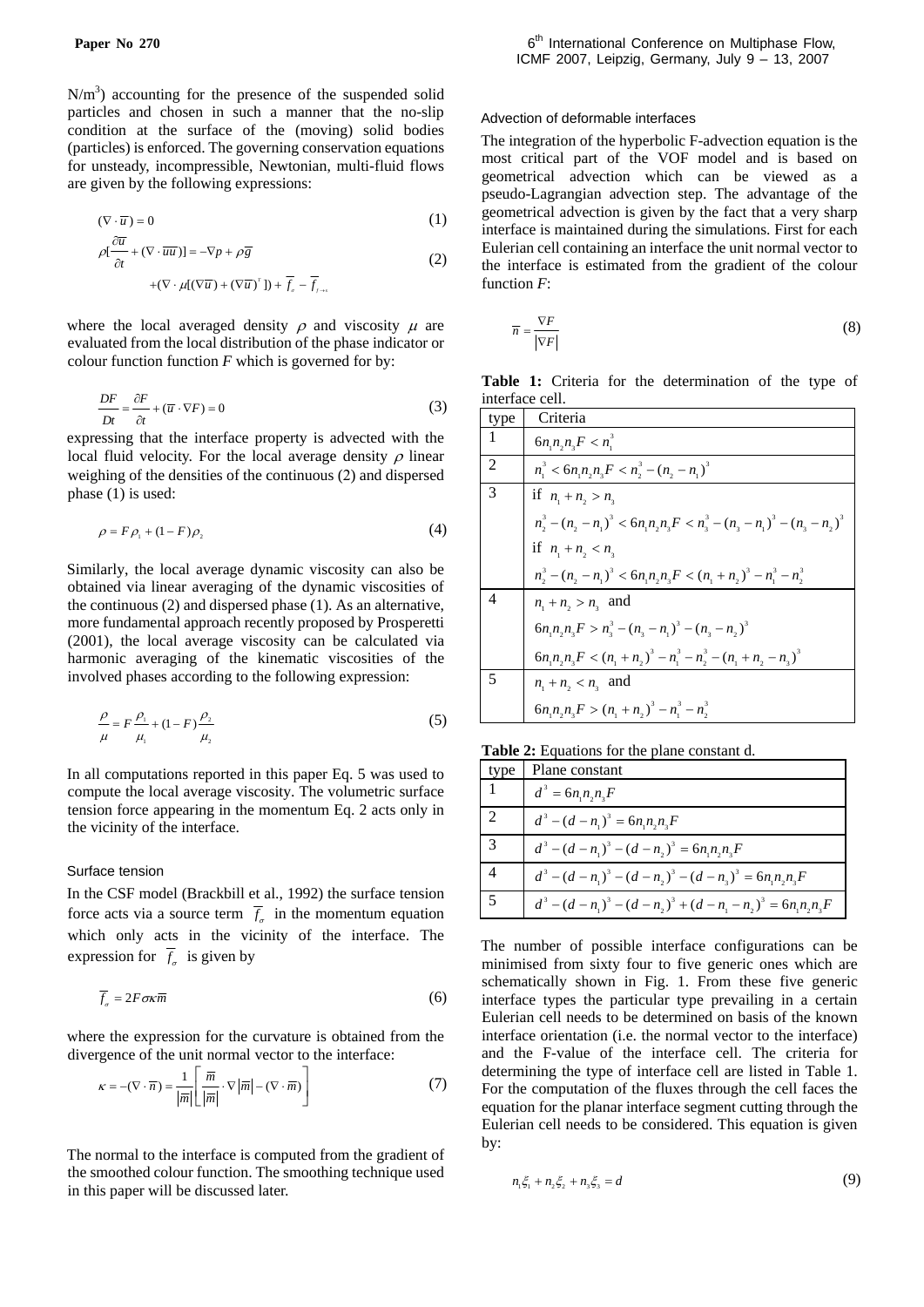

**Figure 2:** Five generic types of interface configurations considered in the computation of the fluxes through the cell faces.

where  $\xi$  (i = 1..3) represents the dimensionless co-ordinate in direction i given by:

$$
\xi_i = \frac{x_i}{\Delta x_i} \tag{10}
$$

where  $\Delta x_i$  represents the grid-spacing in co-ordinate direction  $x_i$  (i = 1..3). The value of the plane constant d can be determined by equating the expression for the dimensionless liquid volume (volume below the planar interface segments shown in Fig. 1) to the known fractional amount of liquid or the F-value in the interface cell, which leads to the equations listed in Table 2. The value of d can be obtained readily from the root of these non-linear equations using the Newton-Raphson method which needs however to be done with care in order to find the correct root of the cubic equations. As an alternative the Regula Falsi method can be used, which requires however an interval in which the root can be found. This interval can be obtained on basis of the known interface orientation (i.e. components of the normal to the interface) and the fractional amount of liquid in the interface cell (i.e. the F-value) using simple geometrical considerations. One should keep in mind here that the solution of the non-linear equation needs to be carried out only for the interface cells.

Once the aforementioned steps have been taken, finally the amount of liquid fluxed through each of the faces of the Eulerian cells during a time step Δt can be computed. The F-advection equation is discretised with an explicit treatment of the convections terms, where a straightforward generalisation of the 2D geometrical advection method given by Delnoij (1999) is used (also see Scardovelli and Zaleski, 1999). In our implementation of this method we have adopted the split advection scheme. Because the expressions for the fluxes through the cell faces are quite lengthy they are not given here. Finally the computed new F-values are corrected for (small) non-zero divergence of the velocity field due to the iterative solution of the Pressure Poisson Equation (PPE).

## Smoothing of the colour function F

As indicated before the interface orientation (i.e. the normal to the interface) is computed from the gradient of the color function F according to Eq. 8. Basically this involves numerical differentiation of a discontinuous function leading in practice to (small) inaccuracies. This problem can be overcome however by making use of a smoothed color function  $\tilde{F}$  for the computation of the unit normal to the interface using Eq. 8 with F replaced by  $\tilde{F}$  obtained from:

**Paper No 270** 6<sup>th</sup> International Conference on Multiphase Flow, ICMF 2007, Leipzig, Germany, July 9 – 13, 2007

$$
\tilde{F}(\overline{x}) = \sum_{m} D(x - x_m) D(y - y_m) D(z - z_m) F(\overline{x}_m)
$$
\n(11)

where the smoothing function D is given by the function proposed by Peskin (1977):

$$
D(x) = \frac{1}{2h}(1 + \cos(\pi \frac{x}{h}))
$$
\n(12)

or as an alternative by a suitable polynomial expression as the one proposed by Deen et al. (2004):

$$
D(x) = \frac{15}{16} \frac{1}{h} \left[ \left( \frac{x}{h} \right)^4 - 2 \left( \frac{x}{h} \right)^2 + 1 \right] \tag{13}
$$

where h represents the width of the computational stencil used for the smoothing. The summation in Eq. 11 only involves the grid points with distance (in each separate co-ordinate direction) equal or less then the smoothing or filter width h. We typically use  $h = 2\Delta$  where  $\Delta$  represents the Eulerian grid size and, unless otherwise stated. The width of the computational stencil for the smoothing should be selected carefully. When the width is too small numerical instabilities may arise, especially in case the coefficient of surface tension is high. On the other hand when the width of the computational stencil is chosen too large, excessive smoothing ("thickening" of the interface) is obtained which is undesirable. For the simulations reported in this paper we used Eq. 13 and additionally we used the smoothed colour function  $\tilde{F}$  instead of F in Eq. 6. It should be stressed here that this smoothed colour function is only used in conjunction with the estimation of the unit normal to the interface and not in the computation of the material fluxes through the faces of the computational cells for which the unsmoothed colour function was used.

#### Fluid-solid coupling

The momentum source term  $\overline{f}_{f \to s}$  (with dimension N/m<sup>3</sup>) accounts for the presence of the suspended solid particles and is chosen such that the no-slip condition at the surface of the (moving) particles is accounted for. The computation of  $\overline{f}_{f \to s}$  constitutes an important element of the model and requires first the calculation of the Eulerian momentum density  $\rho \overline{u}$  from the available data at the old time level n.

$$
\rho^n \overline{u}^* = \rho^n \overline{u}^n + \Delta t [\rho^n \overline{g} - \rho^n (\nabla \cdot \overline{u}^n \overline{u}^n) - \nabla p^n
$$
  
+ 
$$
\nabla \cdot \mu^n ((\nabla \overline{u}^n) + (\nabla \overline{u}^n)^T + \overline{f}_\sigma^n]
$$
 (14)

The Eulerian momentum density is subsequently mapped to the Lagrangian force point m using a distribution function D to obtain the Lagrangian momentum density  $\rho^n \overline{U}_n^*$ :

$$
\rho^{n}\overline{U}_{m}^{*}=\sum_{k}D(\overline{r}_{k}-\overline{r}_{m})\rho^{n}\overline{u}^{*}(\overline{r}_{k})
$$
\n(15)

where  $\overline{r_k}$  and  $\overline{r_m}$  represent respectively the Eulerian velocity node k and the Lagrangian force point m residing on the surface of the particle. Unlike the traditional IB method,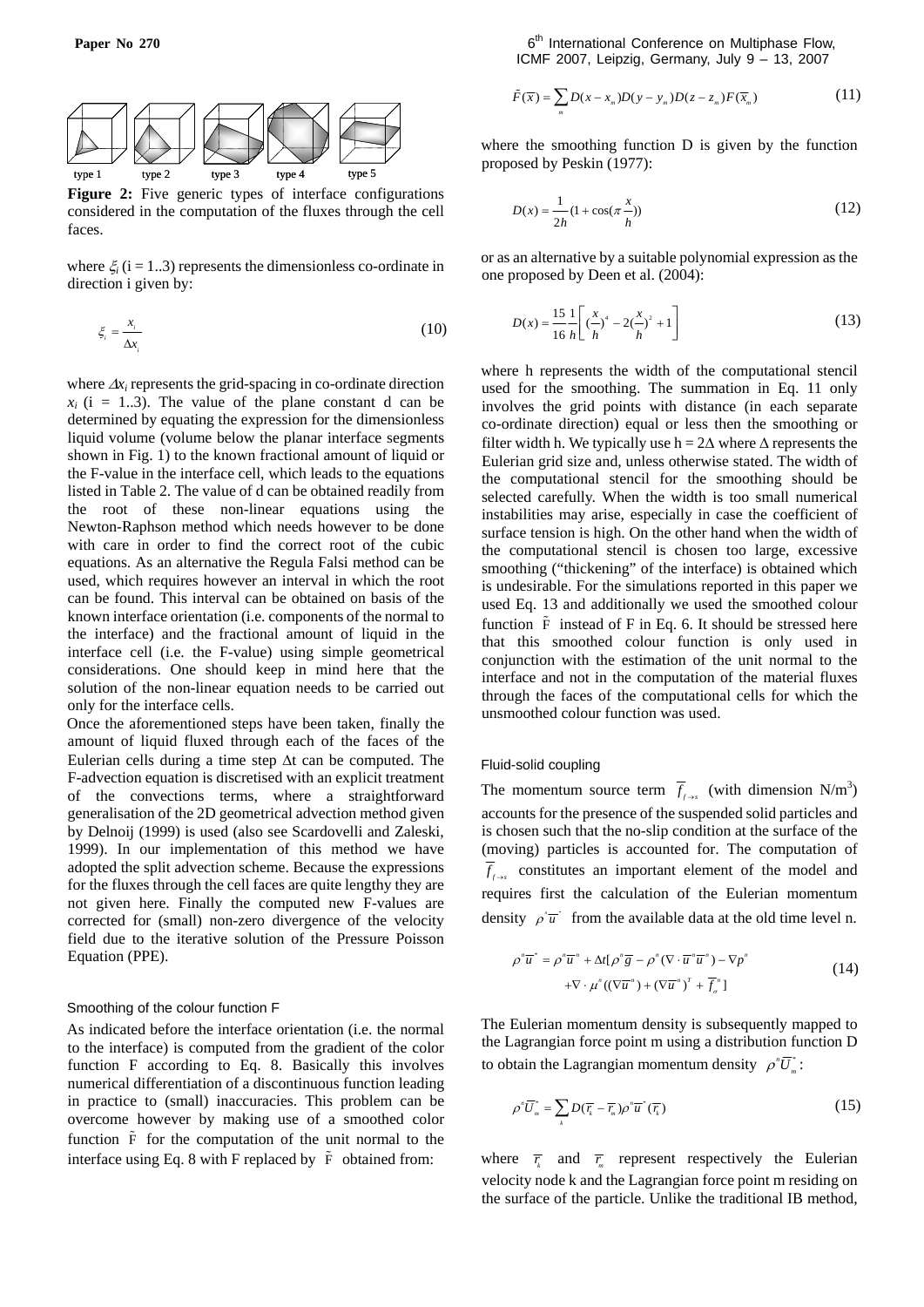the Lagrangian force points reside at the surface of the particles and are moved with the particle velocities and not with the interpolated fluid velocity. The Lagrangian points are distributed in an uniform manner over the surface of the particles. For the distribution function D we use again volume-weighing. It should be added here that, due to the staggered grid used for the flow computation, the mapping given by Eq. 15 should be carried out separately for each component of the momentum density. Subsequently the velocity of the Lagrangian force point m is computed from the combined effect of particle translation and particle rotation:

$$
\overline{W}_m = \overline{w}_p + (\overline{\omega}_p \otimes (\overline{r}_m - \overline{r}_p))
$$
\n(16)

where  $\overline{r}_m$  and  $\overline{r}_p$  respectively denote the position vector of Lagrangian force point m and the position vector of the center of particle *p*, whereas the translational and rotational velocities are respectively given by  $\overline{w}_n$  and  $\overline{\omega}$ . The force density at the Lagrangian force point m is then obtained from:

$$
\overline{F}_m = \frac{\rho^n \overline{W}_m - \rho^n \overline{U}_m^*}{\Delta t}
$$
\n(17)

Finally the Eulerian force density is obtained by mapping the Lagrangian force density  $\overline{F}_m^*$ , related to  $\overline{F}_m$  by the following equations:

$$
\overline{F}_m^* = \frac{\Delta V_m}{h^3} \overline{F}_m = \left[ \frac{\pi}{3N_p} \left[ 12 \left( \frac{R}{h} \right)^2 + 1 \right] \right] \overline{F}_m \tag{18}
$$

for a sphere, to the Eulerian mesh. Again this mapping needs to be carried out for each component of the force density separately and needs to be summed over all  $N_p$  Lagrangian force points within a the range of influence of this point:

$$
\overline{f}_{f \to s}(\overline{r}) = \sum_{m} D(\overline{r} - \overline{r}_{m}) \overline{F}_{m}^{*}(\overline{r}_{m})
$$
\n(19)

At this point we have at our disposal the spatial distribution of the Eulerian force density and we turn to the calculation of a tentative velocity field which accounts for the convective and diffusive momentum transport and all source terms excluding the pressure gradient:

$$
\rho^{n}\overline{u}^{n} = \rho^{n}\overline{u}^{n} + \Delta t[\rho^{n}\overline{g} - \rho^{n}(\nabla \cdot \overline{u}^{n}\overline{u}^{n}) +
$$
  
 
$$
\nabla \cdot \mu^{n}((\nabla \overline{u}^{n}) + (\nabla \overline{u}^{n})^{n}) + \overline{f}_{\sigma}^{n} - \overline{f}_{f \to s}]
$$
 (20)

Eq. 20 is solved with a standard finite difference technique where the diffusion operator is approximated with standard central second order finite difference representations (mixed derivatives are evaluated explicitely) whereas the convection terms are computed with a second order flux delimited Barton-scheme (Centrella and Wilson, 1984). We use a robust and very efficient Incomplete Cholesky Conjugate Gradient (ICCG) algorithm to solve the resulting sparse matrix equation for each velocity component. The velocity

field at the new time level  $n+1$  is related to the tentative velocity field as follows:

$$
\overline{u}^{n+1} = \overline{u}^{n+1} - \frac{\Delta t}{\rho^n} \nabla p^{n+1}
$$
 (21)

Since  $\overline{u}^{n+1}$  needs to satisfy the incompressibility constraint, upon taking the divergence of Eq. 21 the pressure Poisson equation is obtained:

$$
(\nabla \cdot \frac{1}{\rho^n} \nabla p^{n+1}) = \frac{1}{\Delta t} (\nabla \cdot \overline{u}^*)
$$
 (22)

which again is solved with a robust and efficient ICCG algorithm to obtain the pressure at the new time level. From Eq. 21 finally the velocity field at the new time level is obtained which completes the computation of the fluid flow and the fluid-solid coupling.

#### Particle motion and collisional interaction

The translational and rotational motion of the suspended solid particles is given by the Newtonian equations of motion respectively given by:

$$
m_p \frac{d\overline{w}_p}{dt} = m_p \overline{g} + \overline{F}_{f \to s}
$$
 (23)

$$
I_p \frac{d\overline{\omega}_p}{dt} = \overline{T}_{f \to s} a \tag{24}
$$

where mp and Ip represent respectively the mass and the moment of inertia of the particle. The final term on the right-hand side in Eq. 23 accounts for the drag force exerted by the fluid on the particle and is computed from:

$$
\overline{F}_{f \to s} = \sum_{m=1}^{N_p} \overline{F}_m \Delta V_m \tag{25}
$$

whereas the torque appearing at the right hand side of Eq. 24 is computed according to the following expression:

$$
\overline{T}_{f \to s} = \sum_{m=1}^{N_p} (\overline{r_m} - \overline{r_p}) \times \overline{F}_m \Delta V_m
$$
\n(26)

where  $\overline{F}_m$  and  $\Delta V_m$  respectively denote the force density at Lagrangian force point m given by Eq. 6 and the volume of the range of influence of this force point given by the following expression:

$$
\Delta V_m = \frac{\pi h^3}{3N_p} \left[ 12 \left( \frac{R}{h} \right)^2 + 1 \right] \tag{27}
$$

where h is the average Eulerian grid size and R the radius of the particle. The summation in Eqs. (25) and (26) is extended over all force points  $N_p$  distributed over the surface of the particle.

The source terms appearing in the Newtonian equations of motion are treated as known (explicit) terms and therefore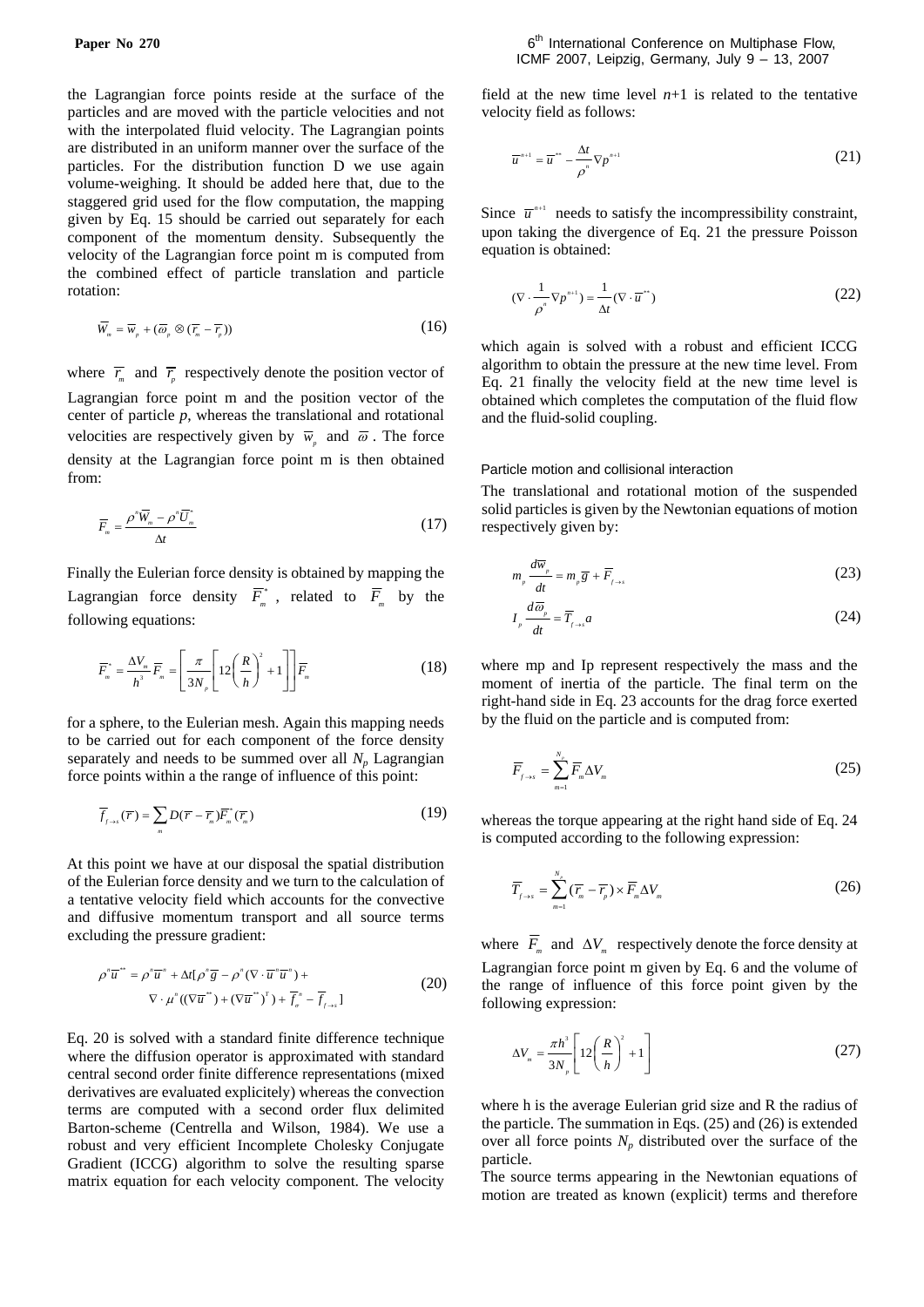the integration of these equations can be conducted in principle with any integration technique for ordinary differential equations. For the simulations reported in this paper we have used a second order trapezoidal rule producing translational and rotational velocities at the new time level computed respectively as follows:

$$
\overline{w}_{p}^{n+1} = \overline{w}_{p}^{n} + \overline{g} \Delta t + \frac{\Delta t}{2m_{p}} \left[ \overline{F}_{f \to s}^{n} + \overline{F}_{f \to s}^{n+1} \right]
$$
 (28)

$$
\overline{\omega}_p^{n+1} = \overline{\omega}_p^n + \frac{\Delta t}{2I_p} \left[ \overline{T}_{f \to s}^n + \overline{T}_{f \to s}^{n+1} \right]
$$
 (29)

Once these new velocities are obtained an event driven hard sphere collision model is invoked. In this model it is assumed that the interaction forces are impulsive and therefore all other finite forces are negligible during collision. The closure of this collision model involves three micro-mechanical parameters: the coefficients for normal and tangential restitution and the tangential friction coefficient, which in principle can be obtained from impact experiments.

### **Verification**

The combined VOF-IB model was systematically tested to verify the correctness of the computer implementation. Van Sint Annaland et al. (2005) performed extensive calculations using their VOF-model for gas bubbles rising in quiescent viscous liquids and demonstrated that the computed terminal rise velocities and shapes of the bubbles agreed very well with those obtained from the Grace diagram over a very wide range of Eötvös and Morton numbers, while using a high density and viscosity ratio characteristic for gas-liquid systems (see e.g. Figure 3). They also applied their model successfully to a case were the interface experiences substantial changes, i.e. co-axial and oblique coalescence of two gas bubbles rising in a viscous liquid and obtained good agreement with results published in literature. The IB-model was tested extensively by computing the terminal velocity of single spheres and the drag coefficient for static arrays of particles, which is illustrated in Figure 4. In each case good agreement with data reported in literature was found.

### **Results**

The technique presented in this paper can in principle be used for a broad range of complex multi-fluid flows such as gas-liquid two-phase flows through a (dense) packing of solid spheres encountered in for instance trickle flow reactors. In addition this technique can be used to study the microscopic phenomena relevant for fluid bed granulation. In this paper we report a number of test cases in which substantial changes in interface topology prevail, namely i) impact of a particle on a shallow liquid layer ii) impact of a falling particle on a rising gas bubble iii) impact of a drop on a stationary array of particles.



| Bubble regime       | M              | Eo    | Re <sub>G</sub> | Re <sub>c</sub> | Case In Figure 3 |
|---------------------|----------------|-------|-----------------|-----------------|------------------|
| <i>Spherical</i>    | $1.26.10^{-3}$ | 0.971 | 1.1             | 1.6             | А                |
| Ellipsoidal         | 0.10           | 9.71  | 4.6             | 4.3             | B                |
| <b>Skirted</b>      | 0.971          | 97.1  | 20              | 18              | ⌒                |
| Dimpled/Ellipsoidal | $10^3$         | 97.1  | 1.5             | 1.7             |                  |

**Figure 3:** Computed bubbles shapes and terminal Reynolds numbers (see Table) obtained from the Volume-Tracking (VOF) model and corresponding bubble regimes in the Grace diagram (van Sint Annaland et al., 2005). Re<sub>G</sub> and Re<sub>C</sub> represent respectively the bubble Reynolds number obtained from the Grace diagram and the computed bubble Reynolds number.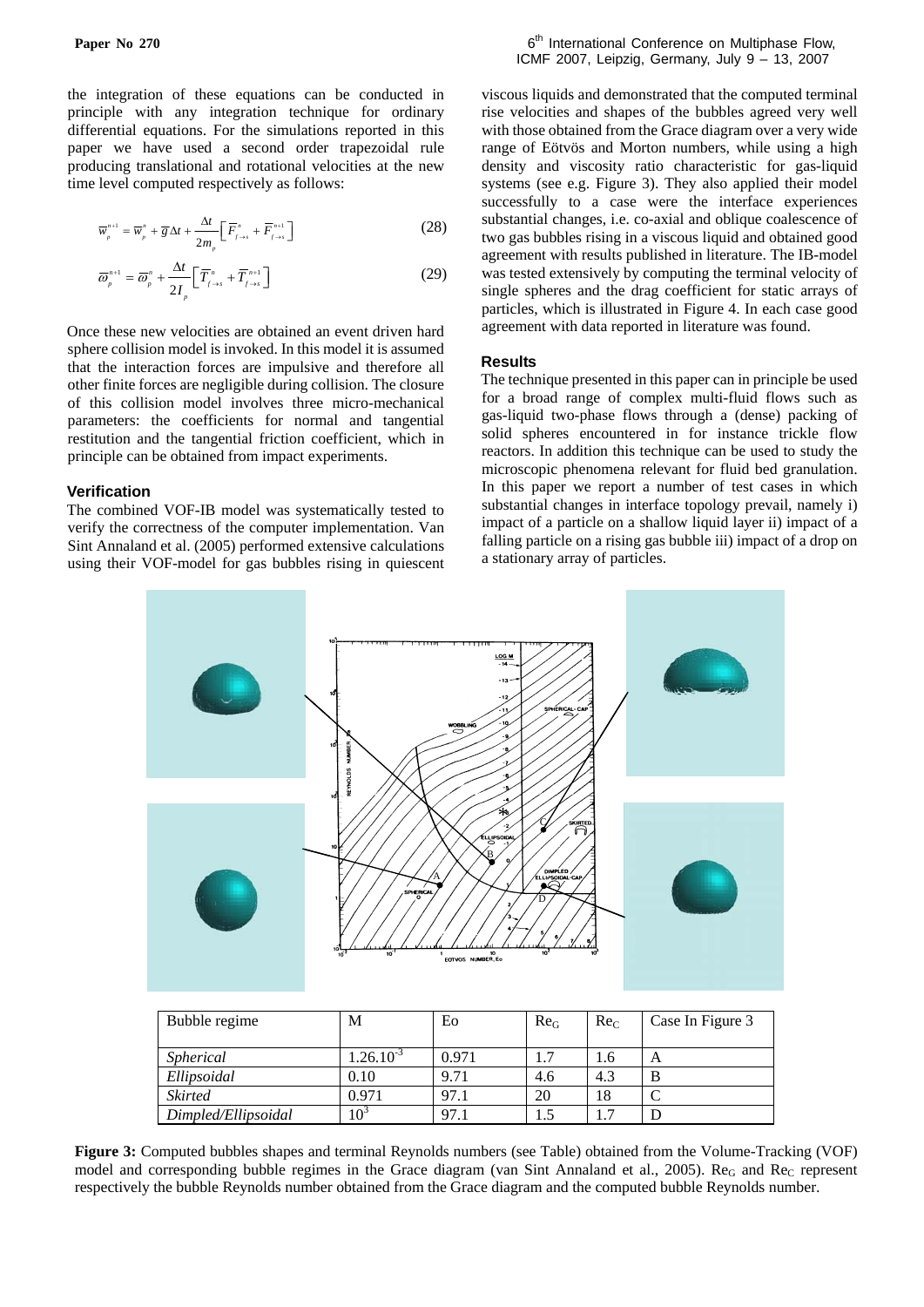| <b>Table 3:</b> Parameters used for the impact simulation of a |  |  |  |  |
|----------------------------------------------------------------|--|--|--|--|
| spherical particle on a shallow liquid surface.                |  |  |  |  |

| Computational grid        | $100x100x200$ (-)                           |
|---------------------------|---------------------------------------------|
| Grid size                 | $0.0005$ m                                  |
| Time step                 | $0.00005$ s                                 |
| Particle radius           | $0.01$ m                                    |
| Particle density          | 2000 kg/m3                                  |
| Initial particle position | $(x_0, y_0, z_0) = (0.025, 0.025, 0.075)$ m |
| Liquid density            | $1000 \text{ kg/m}$ 3                       |
| Liquid viscosity          | $0.1 \text{ kg/(m.s)}$                      |
| Gas density               | $100 \text{ kg/m}$ 3                        |
| Gas viscosity             | $0.01 \text{ kg/(m.s)}$                     |
| Surface tension           | $0.1$ N/m                                   |

**Table 4:** Parameters used for the simulation of the collision between a falling particle and a rising gas bubble.

| Computational grid        | $100x100x200$ (-)                           |
|---------------------------|---------------------------------------------|
| Grid size                 | $0.0005$ m                                  |
| Time step                 | $0.00005$ s                                 |
| Particle radius           | $0.005 \; \mathrm{m}$                       |
| Bubble radius             | $0.010 \text{ m}$                           |
| Particle density          | $2000 \text{ kg/m}^3$                       |
| Initial particle position | $(x_0, y_0, z_0) = (0.025, 0.025, 0.025)$ m |
| Initial bubble position   | $(x_0, y_0, z_0) = (0.025, 0.025, 0.075)$ m |
| Liquid density            | $1000 \text{ kg/m}$ 3                       |
| Liquid viscosity          | $0.1 \text{ kg/(m.s)}$                      |
| Gas density               | $100 \text{ kg/m}$ 3                        |
| Gas viscosity             | $0.01 \text{ kg/(m.s)}$                     |
|                           |                                             |

**Table 5:** Parameters used for the impact simulation of a drop on a stationary array of particles.

| Computational grid | $80x80x160$ (-)                     |
|--------------------|-------------------------------------|
| Grid size          | $0.0005$ m                          |
| Time step          | $0.00005$ s                         |
| Particle radius    | $0.003$ m                           |
| Particle array     | cubic latice of 5x5x5 particles (-) |
| Drop radius        | 0.01 <sub>m</sub>                   |
| Drop position      | $(x0,y0,z0) = (0.02,0.02,0.06)$ m   |
| Liquid density     | 1000 kg/m3                          |
| Liquid viscosity   | $0.1 \text{ kg/(m.s)}$              |
| Gas density        | 100 kg/m3                           |
| Gas viscosity      | $0.01 \text{ kg/(m.s)}$             |
| Surface tension    | $0.1$ N/m                           |

## Impact of a particle on a shallow liquid layer

The impact of particles on shallow liquid surfaces has been studied experimentally by various researchers and constitutes a challenging test case for our hybrid VOF-IB method because, depending on the physical properties (viscosity and surface tension) of the liquid, rather complex changes in interface topology can prevail. As a reference case a system was considered with a liquid layer thickness corresponding to the radius of the particle. The particle was released from its rest position in the gas cap above the liquid at  $t = 0$  s. No-slip boundary conditions were imposed at the confining domain walls whereas the no-slip condition at the surface of the particle was imposed with the IB method. The data used for the simulation are detailed in Table 3. In Figure 5 a series of snapshots of the impact simulation are shown. In this (and all other) figures the interface is visualized with a surface mesh defined by the corner points of the polygons representing the interface segments at the level of the computational cells (see Figure 2). The deformation of the (initially flat) surface

develops prior to the actual contact of the particle with the liquid. During the penetration of the particle in the liquid layer a hemi-spherical cavity is formed and finally the particle comes to rest after a few inelastic collisions with the bottom wall. In principle the apparent (normal) restitution coefficient ea for this process can be found from the initial height  $h_0$  of the particle and the maximum rebound height  $h_1$ after the first collision:





**Figure 4:** Computed flow fields obtained from IB-model for a stationary spherical solid particle at  $Re_p = 100$  (top) a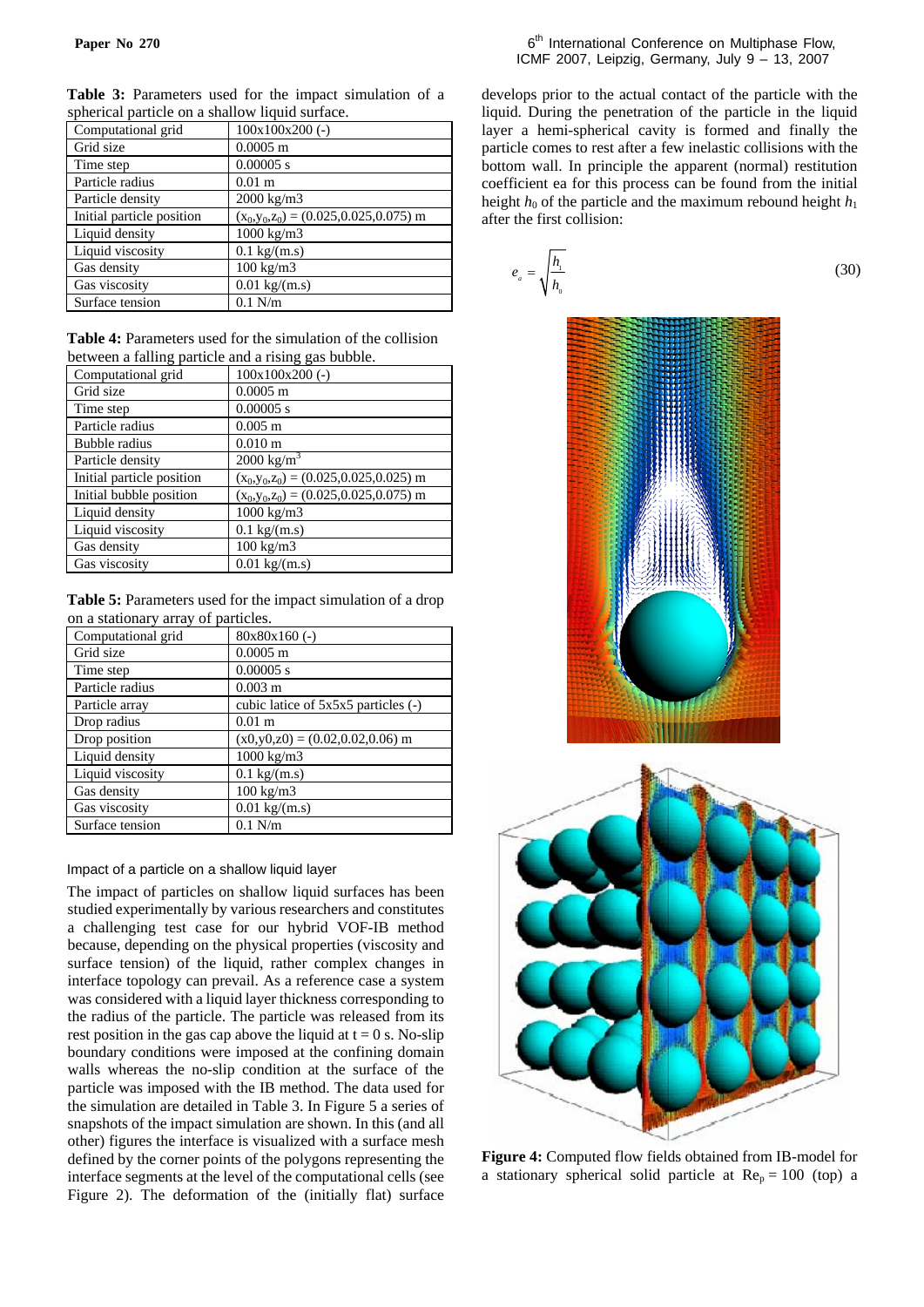stationary simple cubic array of spherical particles at  $Re_p = 1$ (bottom).



**Figure 5:** Snapshots at different times of the impact of a spherical particle (blue) of 0.02 m diameter released from position (0.025 m, 0.025 m, 0.075 m) on a shallow liquid layer (thickness 0.01 m) using a 100x100x200 grid and a time step of  $5.10^{-5}$  s. Top (from left to right):  $t = 0.000$  s,  $t = 0.100$  s and  $t = 0.200$  s. Bottom (from left to right):  $t = 0.300$  s,  $t = 0.400$  s and  $t = 0.500$  s. Additional data are given in Table 3.

For this particular case an apparent (normal) restitution coefficient of 0.48 was found indicating considerable viscous dissipation due to the presence of the shallow liquid layer. For reference purposes a calculation was performed in which the liquid layer was absent (impact in gas) and produced an apparent (normal) restitution coefficient of 0.53 which is much closer to the (chosen) normal restitution coefficient of 0.9 for particle-wall collisions. As mentioned earlier, the phase viscosities are key parameters for the impact process and therefore two additional calculations, one with and one without a liquid layer, were performed for ten-fold lower values of the phase viscosities (viscosity ratio was kept the same) at otherwise identical conditions. For these cases apparent normal restitution coefficients of 0.69 (with liquid layer) and 0.73 (without liquid layer) were obtained.

## Impact of a falling particle on a rising gas bubble

In the second example we simulate the impact of a particle on a single rising gas bubble. The particle was released from its initial position in the top part of the domain whereas the bubble was released from its initial position in the bottom part of the domain. For the simulation free-slip boundary conditions were imposed at the domain walls, additional data used for the simulation are detailed in Table 4. In Figure 6 a series of snapshots of the particle-bubble impact are shown. It is interesting to notice that the indention of the bubble roof already commences before the actual contact of the particle with the bubble roof (at  $t = 0.100$  s) which can be



**Figure 6:** Snapshots (view angle 30 degrees from above) at different times of the impact of a falling spherical particle (blue) of 0.01 m diameter on a rising gas bubble (red) of 0.02 m diameter, using a 100x100x200 grid and a time step of 5.10<sup>-5</sup> s. Top (from left to right):  $t = 0.025$  s,  $t = 0.050$  s and  $t = 0.075$  s. Bottom (from left to right):  $t = 0.100$  s,  $t = 0.125$ s and  $t = 0.150$  s. Additional data are given in Table 4.



**Figure 7:** Pressure distribution in a central yz-plane at  $t = 0.100$  s. For reference purposes the surface meshes of the particle and the bubble are included. Note the indention of the interface at the nose of the bubble and the zone of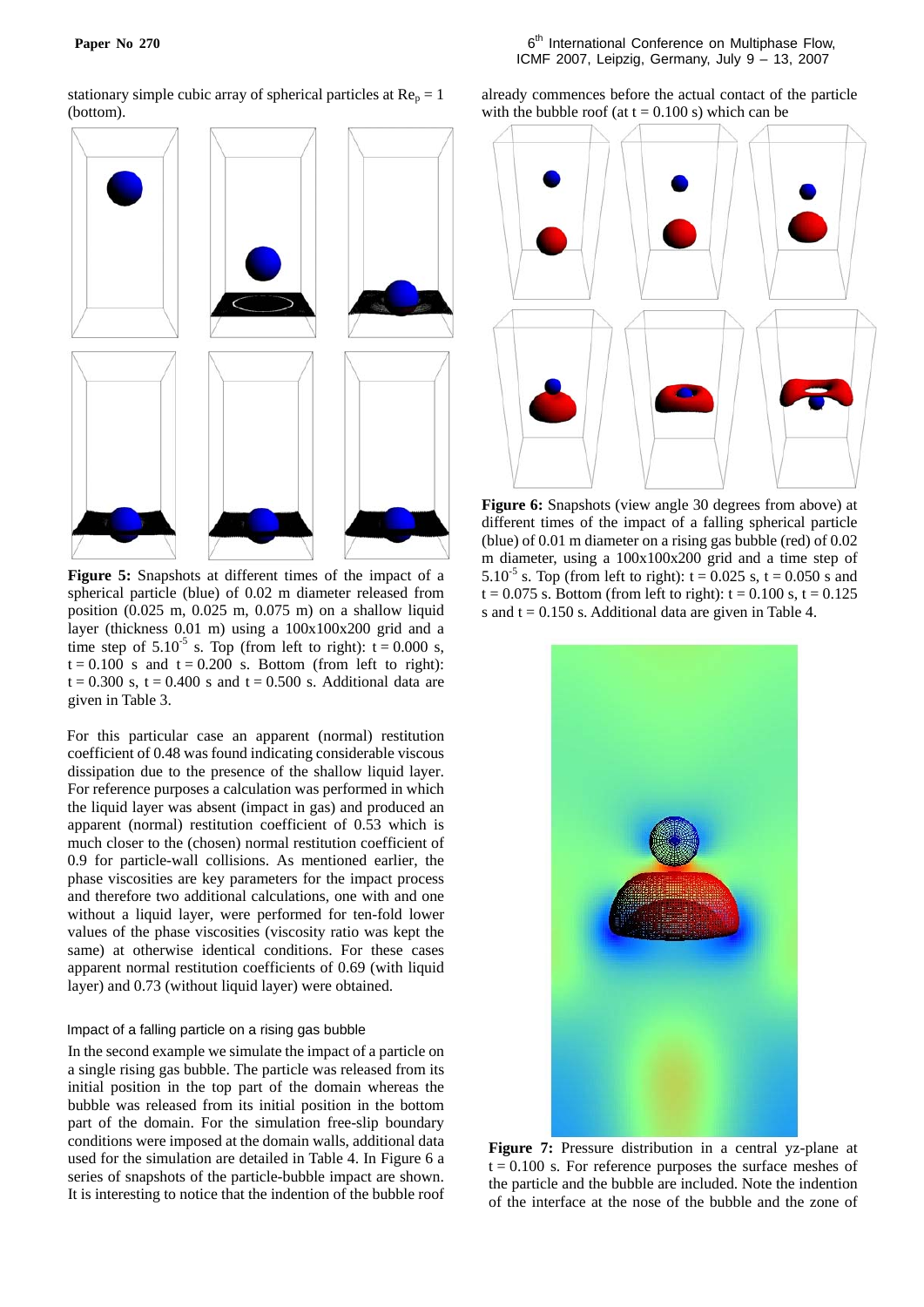increased pressure between the particle and bubble nose.



**Figure 8:** Snapshots at different times of the impact of a drop of 0.02 m diameter released from position (0.02 m, 0.02 m, 0.06 m) on a stationary array of spherical particles kept at its original position. Computational grid:  $80x80x160$ ; time step:  $5.10<sup>-5</sup>$  s. Additional data are given in Table 5.

attributed to stagnation effects. Upon impact of the particle on the bubble roof the shape deformation progresses considerably and eventually the particle fully penetrates the rising bubble with concurrent splitting of the toroidal bubble. In figure 7 the pressure distribution in the central yz-plane is shown at  $t = 0.100$  s together with the surface meshes for the particle and the bubble. As expected a region with increased pressure between the approaching particle and the nose of the bubble exists.

#### Impact of a drop on a stationary array of spherical particles

In the last example we simulate the impact of a large drop on a stationary array of spherical particles arranged in a simple cubic packing configuration. The drop was released from its initial position in the top part of the domain whereas the particle array was kept at its stationary position in the bottom part of the domain (gas phase initially quiescent). For the simulation again no-slip boundary conditions were imposed at the domain walls, additional data used for the simulation are detailed in Table 5. In Figure 6 a series of snapshots of the droplet impact on the array of particles are show. As evident from this figure the big drop upon impact on the array of particles considerable stretches in the lateral direction followed by percolation of the liquid through the voids in the packing.

## **Conclusions and outlook**

In this paper a simulation model has been presented for the Direct Numerical Simulation (DNS) of complex multi-fluid flows in which simultaneously (moving) deformable (drops or bubbles) and non-deformable (moving) elements (particles) are present, possibly with the additional presence of free surfaces. Our model combines the VOF model developed by van Sint Annaland et al. (2005) and the Immersed Boundary (IB) model and has been applied to the simulation of a number of cases in which substantial changes of the interface topology prevail. Our simulations qualitatively reproduce the observed phenomena but clearly extension and refinement of the model is required to incorporate for instance an accurate representation of the wetting properties of three-phase systems. In addition

detailed experimental validation using well-defined experiments is still required. Once these steps have been taken, the model can be used to study for example liquid spreading in (structured) packings in a very detailed way. In this connection it should be stressed that the IB method offers considerable flexibility in representing geometrically complex structures.

## **Nomenclature**

- *d* Plane constant for interface segment cutting through Eulerian cell (-)
- *D* Distribution or smoothing function (-)
- *F* Fractional amount of liquid (-)
- $\tilde{F}$ Smoothed colour function (-)
- *h* Smoothing function stencil width (m) Measure for Eulerian grid size (m)
- $I_p$  Moment of inertia (kg.m<sup>2</sup>)
- *mp* Particle mass (kg)
- *N<sub>p</sub>* Number of force points per particle (-)
- $n_i$  $i<sup>th</sup>$  component of the unit normal vector  $(-)$
- *p* Pressure  $(N/m^2)$
- *R* Particle radius (m)
- *t* Time (s)
- $x_i$  $i<sup>th</sup>$  co-ordinate direction (m)
- *x* x co-ordinate (m)
- *y* y-co-ordinate (m)
- *z* z-co-ordinate (m)

### *Greek letters*

- $\kappa$  Curvature (m<sup>-1</sup>)
- $\mu$  Dynamic viscosity (kg/(m.s))
- $\rho$  Density (kg/m<sup>3</sup>)
- $\Delta x_i$  Grid spacing in i<sup>th</sup> co-ordinate direction (m)
- $\sigma$  Surface tension (N/m)
- <sup>Δ</sup>*t* Time step (s)
- $\Delta V_m$  Volume of range of influence of force point m (m<sup>3</sup>)

## *Vectors*

 $\overline{f}_{\sigma}$ Volumetric surface tension force  $(N/m^3)$ 

 $\overline{f}_{f \to s}$  Eulerian force density (N/m<sup>3</sup>)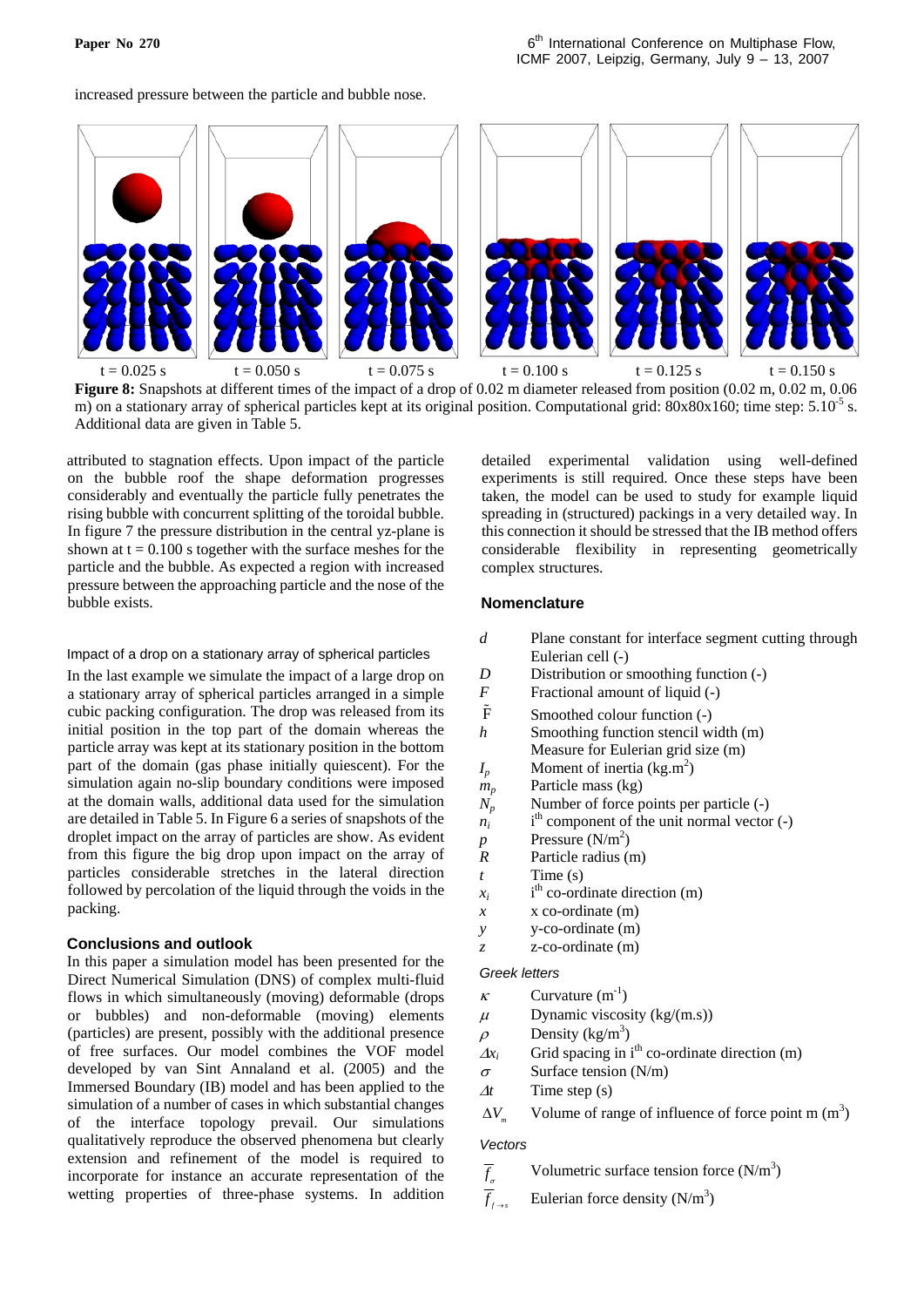| $F_{\scriptscriptstyle f \rightarrow s}$ | Total force exerted by the fluid on the particle (N) |
|------------------------------------------|------------------------------------------------------|
|                                          |                                                      |

- $\overline{F}_m$  Lagrangian force density (N/m<sup>3</sup>)
- $\overline{g}$  Gravitational acceleration (m/s<sup>2</sup>)
- $\overline{m}$  Normal vector
- $\overline{n}$  Unit normal vector
- 
- $\overline{r}$  Position vector (m)<br> $\overline{T}_{r+s}$  Torque exerted by 1 *f Torque exerted by fluid on the particle* (N.m)
- $\overline{u}$  Velocity (m/s)
- $\overline{w}$  Particle translational velocity (m/s)
- $\overline{W}$  Velocity at Lagrangian force point m (m/s)
- $\overline{\omega}_n$  Particle rotational velocity (s<sup>-1</sup>)

*Subscripts and superscripts* 

- 1,2 Phase number
- *m* Marker
- *x* x-direction
- *y* y-direction
- *z* z-direction

### *Operators*

 $\partial/\partial t$  Partial time derivative (s<sup>-1</sup>)

- $D/Dt$  Substantial derivative (s<sup>-1</sup>)
- $\nabla$  Gradient operator  $(m^{-1})$
- $\nabla \cdot$  Divergence operator  $(m^{-1})$
- *T* Transpose of a tensor
- ⊗ Cross vector product

## **Appendix A**

In this appendix we explain in more detail how the force density function appearing in the momentum equation is computed and additionally give the expressions for the number of Lagrangian force points  $N_p$  spherical (3D) bodies.

For a sphere the region of influence of all Lagrangian force points is confined by two concentric spheres with inner radius  $R - \frac{1}{2}h$  and outer radius  $R + \frac{1}{2}h$ , where R represents the particle radius and h the characteristic Eulerian grid size given by  $h = \sqrt[3]{\Delta x \Delta y \Delta z}$ . To each Lagrangian force point m, an average volume  $\Delta V_m$ , signifying its range of influence, can be assigned given by:

$$
\Delta V_{m} = \frac{4\pi}{3N_{p}} [(R + \frac{1}{2}h)^{3} - (R - \frac{1}{2}h)^{3}] = \frac{\pi h^{3}}{3N_{p}} [12\left(\frac{R}{h}\right)^{2} + 1] \tag{A.1}
$$

Let  $\overline{F}$  denote the interpolated local force density at the Lagrangian force point m. The local force density which should be distributed to the Eulerian grid is now obtained by multiplying  $\overline{F}_m$  with  $\Delta V_m$  and dividing the result by  $h^3$ (the volume of the Eulerian control volume):

$$
\overline{F}_m^* = \frac{\Delta V_m}{h^3} \overline{F}_m = \left[ \frac{\pi}{3N_p} \left[ 12 \left( \frac{R}{h} \right)^2 + 1 \right] \right] \overline{F}_m \tag{A.2}
$$

The total number of force points can be estimated from (A.2) by requiring that the volume of the range of influence of force point m equals the volume of the Eulerian control volume  $\Delta V_m = h^3$  leading to the following formula:

$$
N_p = \frac{\pi}{3} [12 \left( \frac{R}{h} \right)^2 + 1] \tag{A.3}
$$

The relation between the Eulerian force density and the Lagrangian force density to be distributed to the Eulerian mesh is given by the following expression:

$$
\overline{f}_{f \to s}(\overline{r}) = \sum_{m} D(\overline{r} - \overline{r}_{m}) \overline{F}_{m}^{*}(\overline{r}_{m})
$$
\n(A.4)

where for the distribution function D volume-weighing is used.

### **References**

Brackbill, J.U., Kothe, D.B. and Zemach, C. (1992). A continuum method for modeling surface tension. J. Comp. Phys. **100**, 335.

Bussman, M., Mostaghimi, J. and Chandra, S. (1999). On a three-dimensional volume tracking model of droplet impact. Phys. Fluids, **11**, 1406-1417.

Centrella, J. and Wilson, J. (1984). Planar numerical cosmology. II. The difference equations and numerical tests, Astrophysical J. Suppl. Ser. **54**, 229.

Deen, N.G., van Sint Annaland, M. and Kuipers, J.A.M. (2004). Multi-level modelling of dispersed gas-liquid two-phase flow, Chem. Eng. Sci. **59**, 1853-1861.

Delnoij, E. (1999). Fluid dynamics of gas-liquid bubble columns: a theoretical and experimental study, PhD thesis, Twente University, The Netherlands.

Feng, Z.G. and Michaelides, E. (2005). Proteus: a direct forcing method in the simulations of particulate flows, J. Comp. Phys**., 202**, 20-51.

Hirt, C.W. and Nichols, B.D. (1981). Volume of Fluid (VOF) method for the dynamics of free boundaries, J. Comp. Phys. **39**, 201.

Hoomans, B.P.B, Kuipers, J.A.M., Briels, W.J. and van Swaaij, W.P.M. (1996). Discrete particle simulation of bubble and slug formation in a two-dimensional gas-fluidised bed: A hard sphere approach, Chem. Eng. Sci. **51**, 99-108.

Mittal, R. and Iaccarino, G. (2005). Immersed boundary methods, Annu. Rev. Fluid Mech., **37**, 239-261.

Noh, W.F. and Woodward, P.R. (1976), SLIC (Simple Line Interface Calculation) method, In : Lecture Notes in Physics, A.I. van de Vooren and P.J. Zandbergen (eds.), 330.